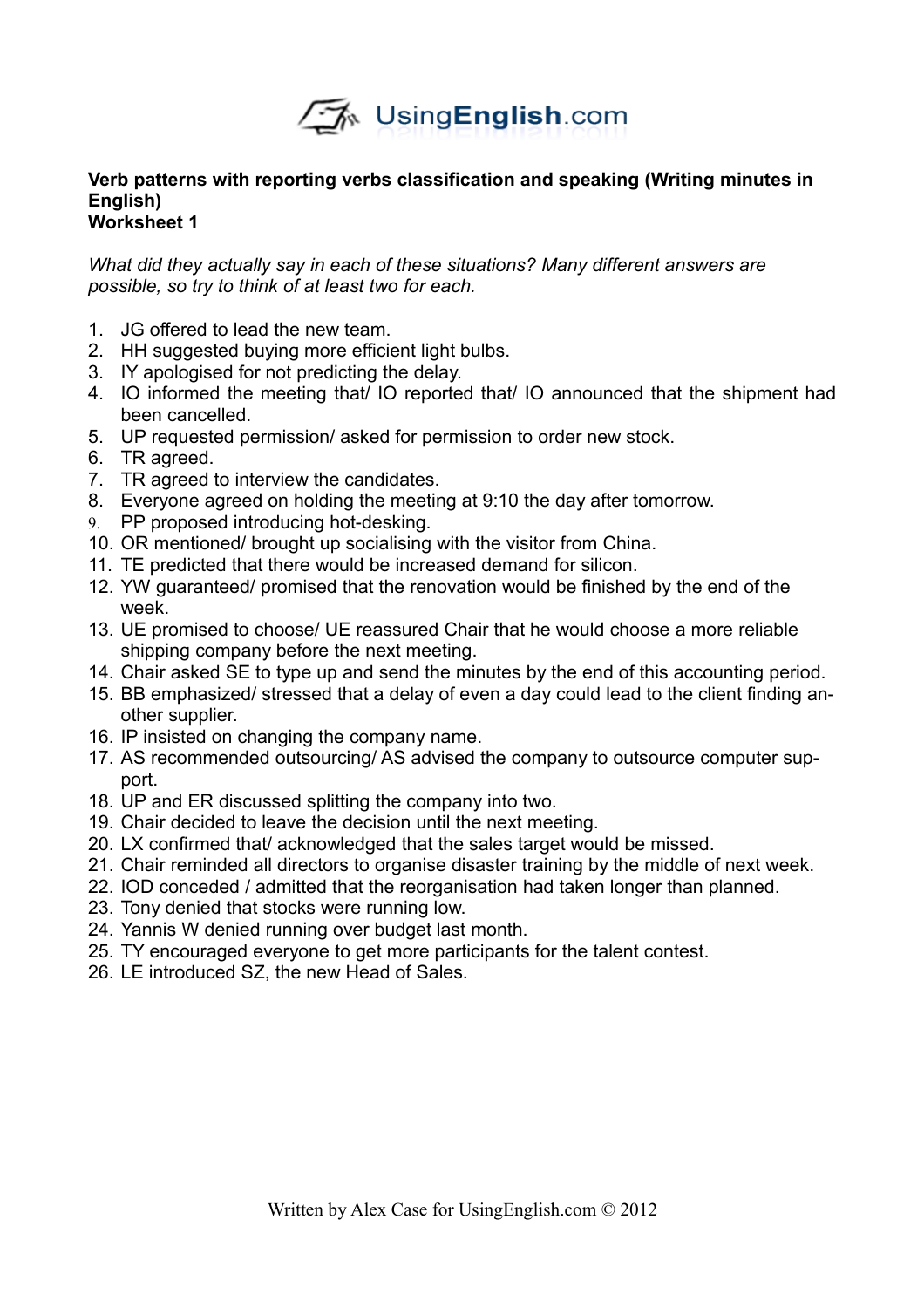

## **Writing minutes reporting verbs Classification and speaking Worksheet 2**

*Without looking at the examples above, try to put these verbs into columns by what verb patterns come after them. Some verbs are given twice because more than one form can be used, so put those ones into two columns.*

*Look back at the examples above and check. Other forms might be possible, so check with your teacher if you have different answers.*

*Taking turns with your partner, use the same cards to tell the story of what was said in a single (imaginary) meeting.*

## **Cards for classification and speaking activities**

| acknowledge | admit     | advise        | agree   |
|-------------|-----------|---------------|---------|
| agree on    | announce  | apologise for | ask     |
| bring up    | confirm   | decide        | deny    |
| discuss     | emphasize | encourage     | insist  |
| mention     | offer     | predict       | promise |
| propose     | recommend | remind        | request |
| stress      | suggest   | talk about    | tell    |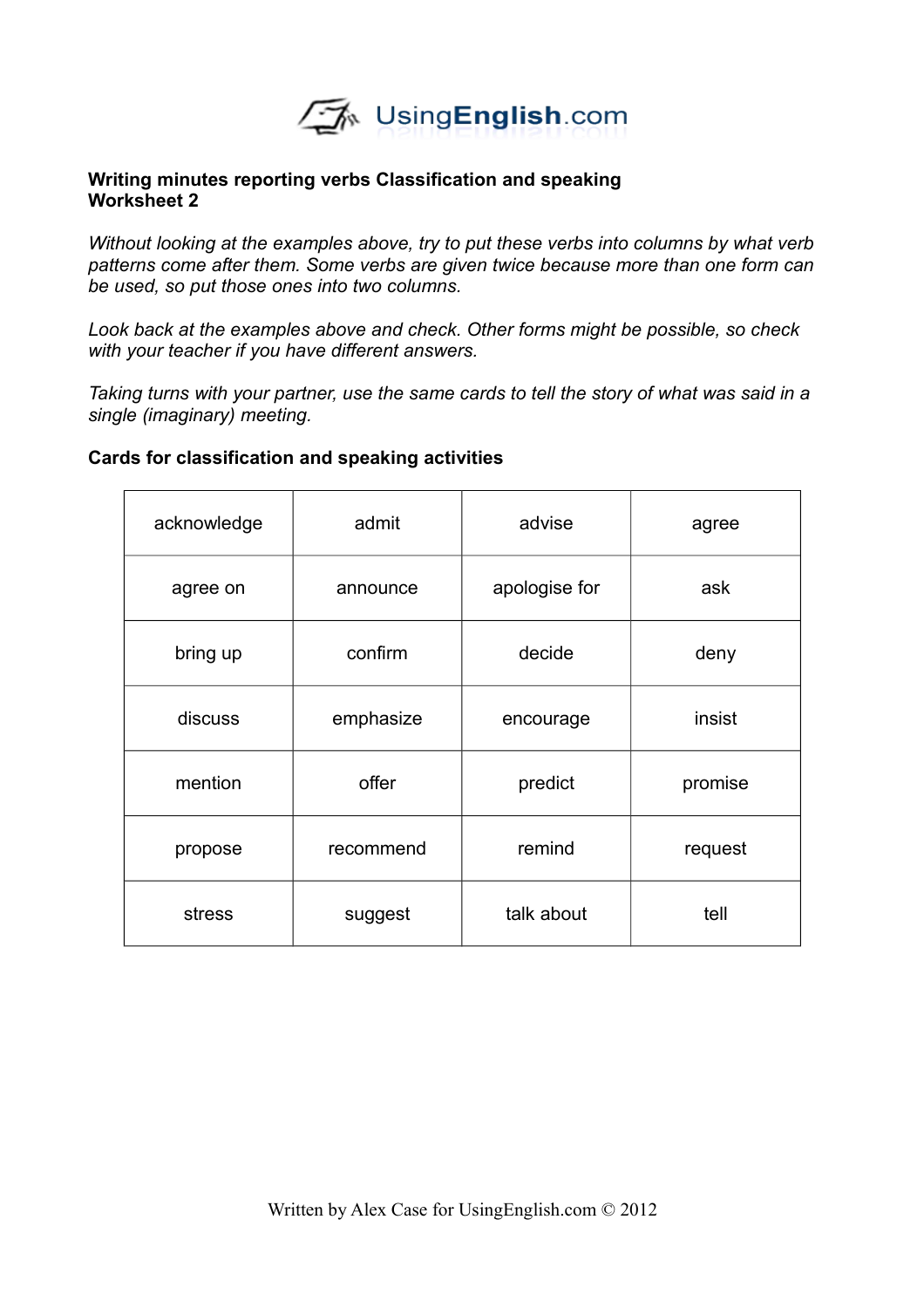

## **Writing minutes reporting verbs Classification and speaking Suggested answers 1 Direct speech**

- 1. "I'll lead the new team (if you like)"/ "Would you like me to lead the new team?"/ "I don't mind leading the new team"
- 2. "Why don't we buy more efficient light bulbs"
- 3. "I'm really sorry that I didn't see the delay coming"
- 4. "I'm afraid/ Unfortunately/ I regret to inform you that the shipment has been cancelled"/ "I have some important news. The shipment has been cancelled."
- 5. "Can I order more stock?"/ "Is it okay if I order more stock?"
- 6. "I strongly agree"/ "You took the words right out of my mouth"/ "You are quite right"/ "I couldn't agree with your more"
- 7. "Okay, I'll interview the candidates"/ "I guess I could do it, if no one else can"
- 8. "So, that's agreed. The next meeting will be at ten past nine the day after tomorrow"
- 9. "How about introducing hot-desking?"/ "Have you thought about introducing hot desking?"
- 10. "Did I mention that we need to go drinking with the visitor from China?"/ "Do you all know about dinner with the visitor from China?"/ "Is this a good point to talk about a night out with the visitor from China?"/
- 11. "I think there will be more demand for silicon"/ "I am certain that silicon will become more in demand"
- 12. "It'll be finished by Friday, I guarantee it/ I promise"
- 13. "Don't worry, I'll choose a more reliable shipping company before the next meeting"
- 14. "Could you possibly type up and send the minutes by the end of March?"
- 15. "I can't stress strongly enough that even one day late could mean losing this client"
- 16. "I can't compromise on this. We have to change the company name"
- 17. "I think that outsourcing computer support would be a good idea"/ "We outsourced computer support in my last company and it worked really well"
- 18. "What do you think about splitting the company into two?"/ "Maybe we should think about splitting the company into two"
- 19. "This doesn't seem to be getting us anywhere. Let's move onto the next point on the agenda and come back to this next week"
- 20. "That's right. We will miss the sales target"/ "As I predicted, we won't reach the sales target"
- 21. "Don't forget to organise disaster training by Wednesday week"
- 22. "You were right, it has taken longer than I thought to reorganise"
- 23. "I don't believe that is true. When I was at the warehouse last week there were still plenty there"
- 24. "That is not quite right. It was the budget from the month before that was the problem"
- 25. "We really need more people for the staff talent contest"
- 26. "This is Steve Zapp, the new Head of Sales"/ "I'd like to introduce Steve Zapp, the recently recruited Director of Sales"